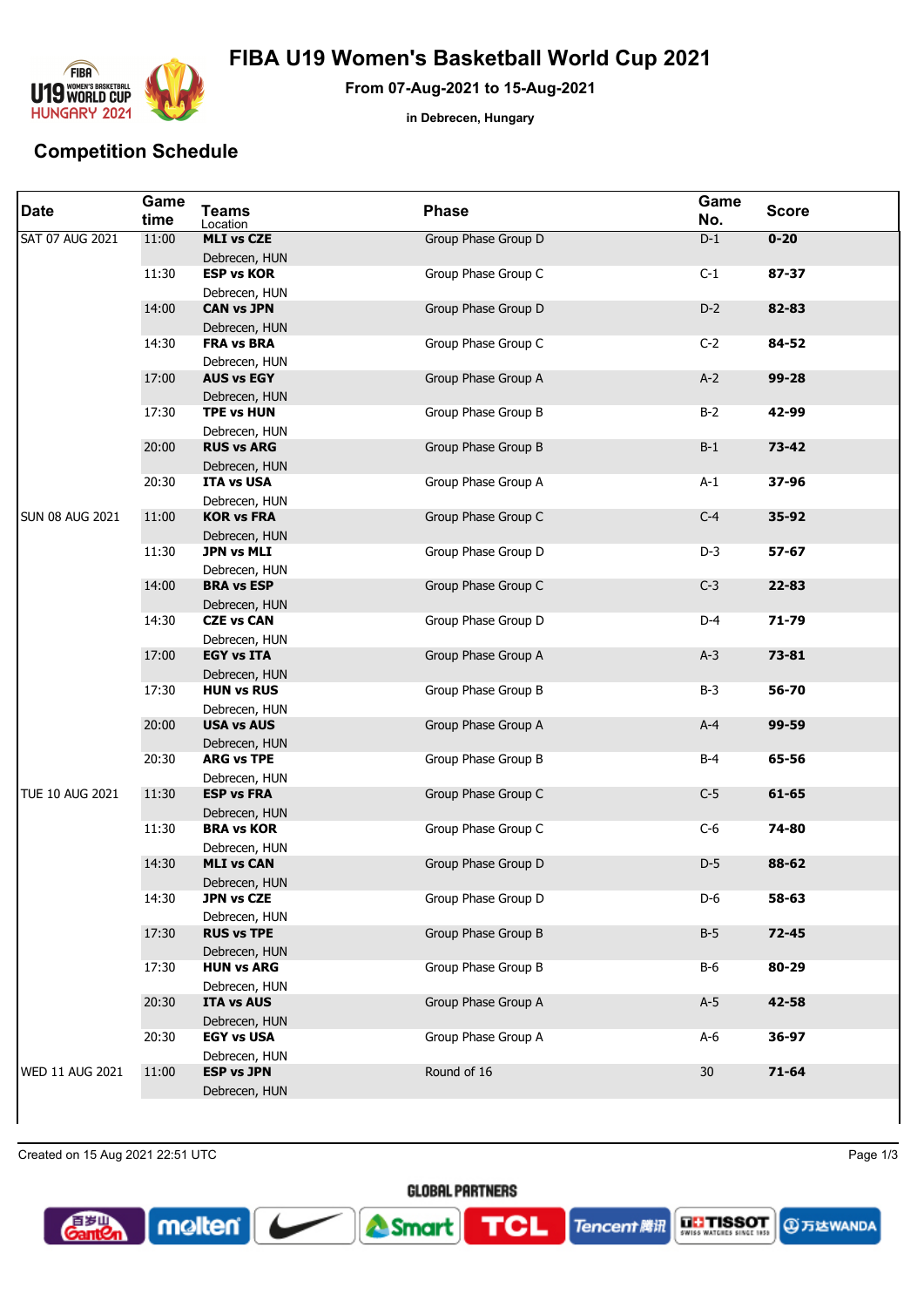| <b>Date</b>            | Game<br>time | <b>Teams</b><br>Location           | <b>Phase</b>       | Game<br>No. | <b>Score</b> |
|------------------------|--------------|------------------------------------|--------------------|-------------|--------------|
|                        | 11:30        | <b>KOR vs MLI</b>                  | Round of 16        | 31          | 46-87        |
|                        | 14:00        | Debrecen, HUN<br><b>FRA vs CAN</b> | Round of 16        | 29          | $72 - 79$    |
|                        | 14:30        | Debrecen, HUN<br><b>BRA vs CZE</b> | Round of 16        | 32          | 64-74        |
|                        |              | Debrecen, HUN                      |                    |             |              |
|                        | 17:00        | <b>USA vs TPE</b><br>Debrecen, HUN | Round of 16        | 25          | 129-45       |
|                        | 17:30        | <b>ITA vs HUN</b>                  | Round of 16        | 27          | 48-54        |
|                        | 20:00        | Debrecen, HUN<br><b>EGY vs RUS</b> | Round of 16        | 28          | 55-85        |
|                        |              | Debrecen, HUN                      |                    |             |              |
|                        | 20:30        | <b>AUS vs ARG</b><br>Debrecen, HUN | Round of 16        | 26          | 66-35        |
| FRI 13 AUG 2021        | 11:00        | <b>TPE vs JPN</b>                  | <b>Class 9-16</b>  | 33          | 42-111       |
|                        | 11:30        | Debrecen, HUN<br><b>AUS vs CAN</b> | Quarter-Finals     | 38          | 72-61        |
|                        |              | Debrecen, HUN                      |                    |             |              |
|                        | 14:00        | <b>ITA vs BRA</b><br>Debrecen, HUN | <b>Class 9-16</b>  | 35          | $71 - 43$    |
|                        | 14:30        | <b>RUS vs MLI</b>                  | Quarter-Finals     | 40          | 47-69        |
|                        | 17:00        | Debrecen, HUN<br><b>ARG vs FRA</b> | <b>Class 9-16</b>  | 34          | 39-64        |
|                        |              | Debrecen, HUN                      |                    |             |              |
|                        | 17:30        | <b>HUN vs CZE</b><br>Debrecen, HUN | Quarter-Finals     | 39          | 78-71        |
|                        | 20:00        | <b>EGY vs KOR</b>                  | <b>Class 9-16</b>  | 36          | 63-62        |
|                        | 20:30        | Debrecen, HUN<br><b>USA vs ESP</b> | Quarter-Finals     | 37          | 98-64        |
| <b>SAT 14 AUG 2021</b> | 11:00        | Debrecen, HUN<br><b>TPE vs BRA</b> | <b>Class 13-16</b> | 41          | 86-70        |
|                        |              | Debrecen, HUN                      |                    |             |              |
|                        | 11:30        | <b>CAN vs RUS</b><br>Debrecen, HUN | Class 5-8          | 46          | 66-58        |
|                        | 14:00        | <b>ARG vs KOR</b>                  | <b>Class 13-16</b> | 42          | 48-57        |
|                        | 14:30        | Debrecen, HUN<br><b>ESP vs CZE</b> | Class 5-8          | 45          | 63-66        |
|                        |              | Debrecen, HUN                      |                    |             |              |
|                        | 17:00        | <b>JPN vs ITA</b><br>Debrecen, HUN | Class $9-12$       | 43          | 88-51        |
|                        | 17:30        | <b>USA vs HUN</b>                  | Semi-Finals        | 47          | 75-42        |
|                        | 20:00        | Debrecen, HUN<br><b>FRA vs EGY</b> | Class $9-12$       | 44          | 103-35       |
|                        |              | Debrecen, HUN                      |                    |             |              |
|                        | 20:30        | <b>AUS vs MLI</b><br>Debrecen, HUN | Semi-Finals        | 48          | 62-50        |
| <b>SUN 15 AUG 2021</b> | 08:30        | <b>BRA vs ARG</b>                  | Class 15-16        | 49          | 63-69        |
|                        | 11:30        | Debrecen, HUN<br><b>TPE vs KOR</b> | Class 13-14        | 50          | $50 - 55$    |
|                        |              | Debrecen, HUN                      |                    |             |              |
|                        | 11:30        | <b>ESP vs RUS</b><br>Debrecen, HUN | Class 7-8          | 53          | 60-51        |
|                        | 14:30        | ITA vs EGY                         | Class 11-12        | 51          | 80-66        |
|                        | 14:30        | Debrecen, HUN<br><b>CZE vs CAN</b> | Class 5-6          | 54          | $61 - 72$    |
|                        | 17:30        | Debrecen, HUN<br><b>JPN vs FRA</b> | Class $9-10$       | 52          | 68-62        |
|                        |              | Debrecen, HUN                      |                    |             |              |
|                        | 17:30        | <b>HUN vs MLI</b><br>Debrecen, HUN | 3rd Place Game     | 55          | 88-67        |
|                        |              |                                    |                    |             |              |

Created on 15 Aug 2021 22:51 UTC Page 2/3

molten



Tencent 腾讯



**GLOBAL PARTNERS** 

**TCL** 

Smart